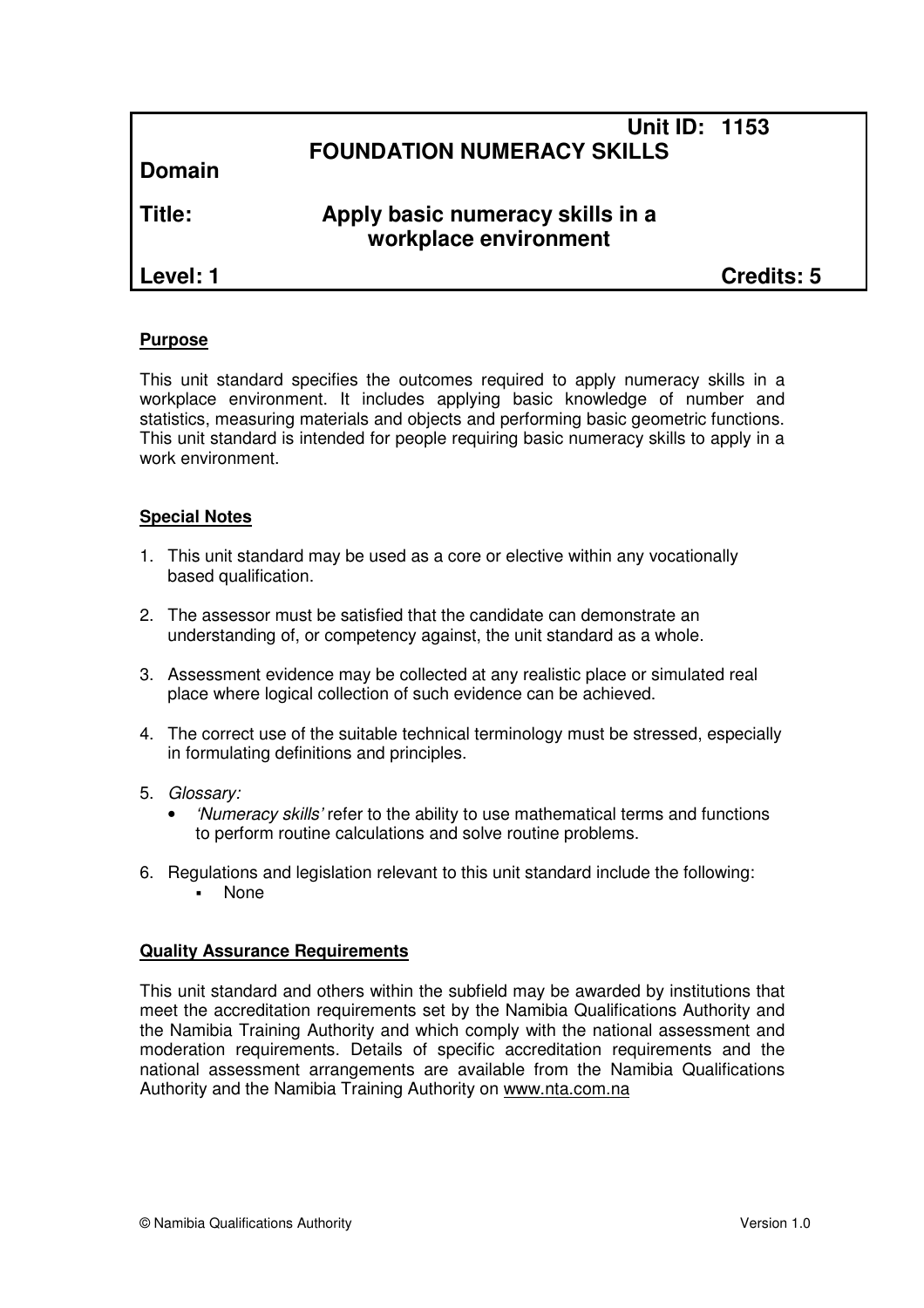# **Elements and Performance Criteria**

### **Element 1: Apply basic knowledge of numbers and statistics**

#### **Range**

Materials required not limited to pen, pencil, eraser, calculator and coloured pencils and/or markers.

Use of mathematical symbols include but not limited to writing mathematic symbols, speaking and listening using mathematic symbols and reading statements with mathematical symbols.

Place value refers to the value a digit has when it is in a particular place like tens, hundreds, thousands etc.

#### **Performance Criteria**

- 1.1 Basic mathematical symbols are recognised.
- 1.2 Mathematical symbols and terms are used correctly.
- 1.3 The value of a digit is given from different number places.
- 1.4 Whole and decimal numbers are rounded.
- 1.5 The term percentage is explained and changes of fractions to percents are correctly performed.
- 1.6 Terms ration, rate and proportion are explained and related calculations are correctly performed.
- 1.7 The purpose of graphs and charts is explained and examples of commonly used graphs are given.
- 1.8 Information from a given graph is interpreted correctly.

#### **Element 2: Measure materials and objects.**

#### **Range**

Measures include length, weight, mass, time, capacity and temperature.

Units of measurement and their abbreviations may include linear measurements i.e.: millimetre, centimetre, meter kilometre; weight i.e.: milligram, gram, kilogram and tonne; time i.e.: seconds, minutes, hours, days, weeks, months, years; capacity i.e.: millilitre, litre, cubic metres; surface area i.e. millimetre squared, centimetre squared, kilometre squared, hectare; and temperature i.e.: degrees in Celsius.

Measurement instruments may include rulers, watches/clocks, calibrated small containers thermometers and scales.